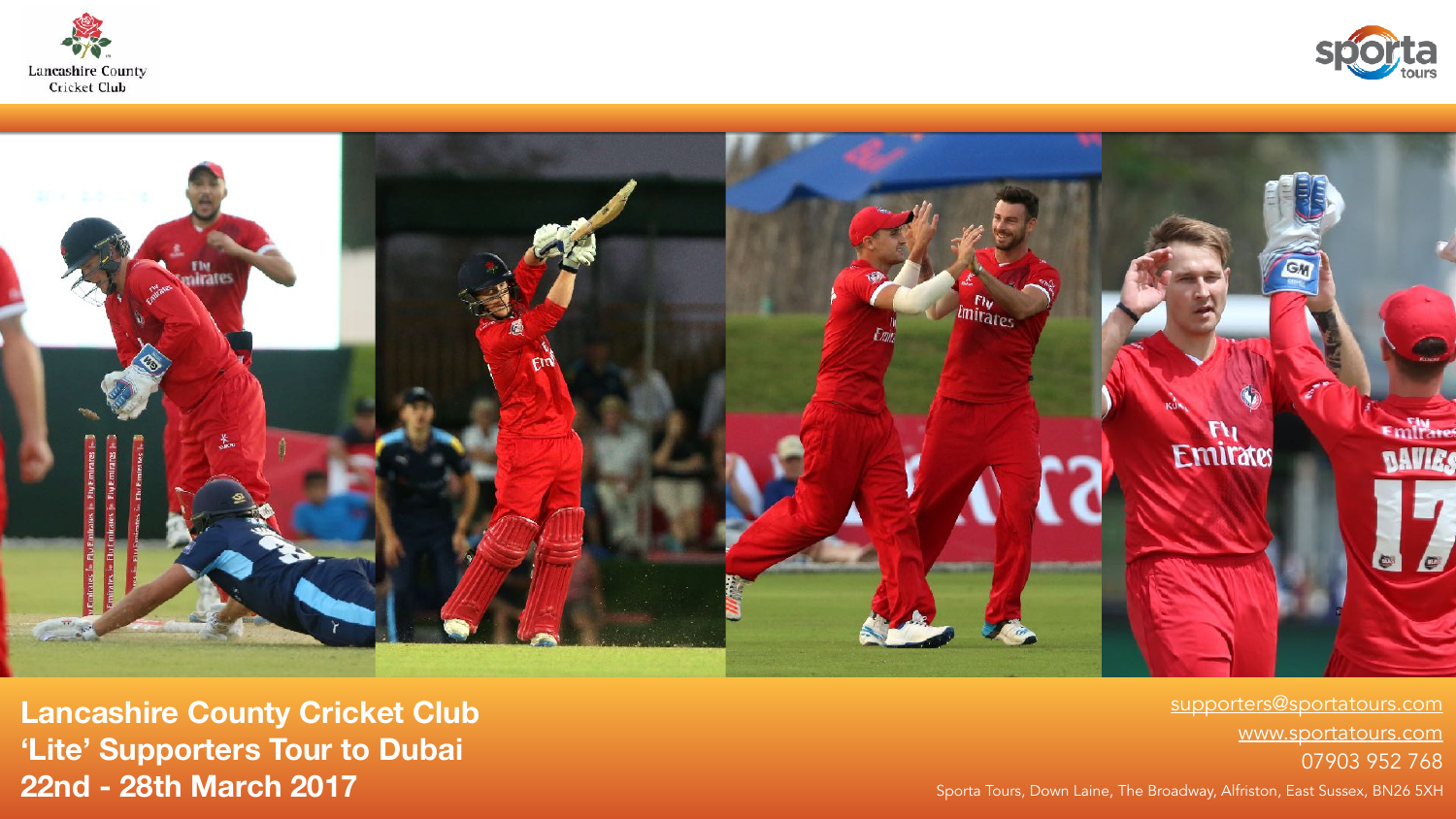- Return flights from Manchester to Dubai via Emirates.
- 6 nights at the 5\* Crowne Plaza Festival City in Dubai including breakfast and taxes, or a hotel of a similar standard
- Access to pre season games with food and water included as per the itinerary (itinerary subject to change)
- Shaded seating at matches with food and water & hospitality for the two days of Emirates Airline Twenty20 Tournament in Dubai
- All UAE ground transportation including airport transfers
- ATOL protection

### **Transport**

The transport package, exclusive to supporters on the official tour, has been designed to make getting around Dubai as easy as possible for supporters during their trip. The package includes UAE airport transfers as well as private bus transfers between Festival City and Dubai Sport City during the

Emirates Airline Twenty 20 and match days.

## Package Cost

From £1,295 Per Person (Based on double/twin sharing)

Single Supplement £320 per person

Terms And Conditions : Prices are per person based on a double/twin sharing basis. Package also includes Economy flights to UAE,Taxes and fuel surcharges. Offers are subject to availability and may increase in price. Upgrades on flights and accommodation are available subject to availability.

Book early and guarantee your package by paying a deposit of £750\* to secure your exclusive price. Places are limited. (\* deposits are subject to terms and conditions and are non-refundable)

Please note that the Sporta Tours package as detailed above is operated by Sporta Tours and not operated by Lancashire County Cricket Club

## To book please contact [supporters@sportatours.com](mailto:supporters@sportagroup.com?subject=) or call 07903 952 768 [www.sportatours.co](http://sportatours.com)[m](http://sportarabia.co.uk/)







# *PACKAGE INCLUDES*